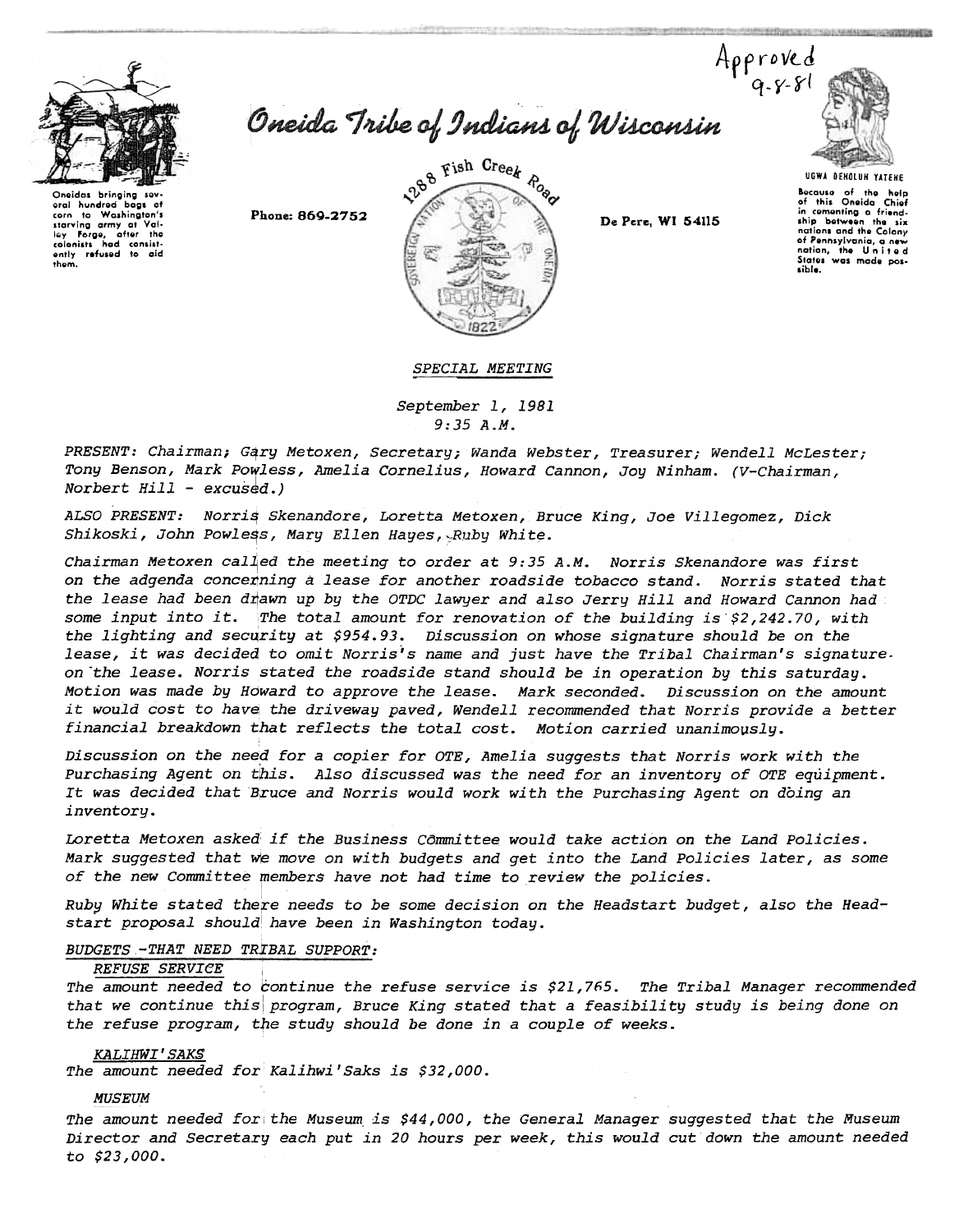Oneida Tribe of Indians of Wisconsin Special Continued Meeting September 1, 1981 Page 2

#### HEADSTART

Mary Ellen Hayes explained the Headstart program and budget, Headstart does not pay indirect cost, but pays 15% adminstration cost. Discussion on the Urban Headstart Program, the Oneida Headstart pays the insurance and utilities for the Urban program Motion was made by Amelia to approve the Headstart proposal in the amount of \$153,657 and that it be submitted to Washington. Tony seconded. Motion carried unanimously.

.

#### PRE-SCHOOL PROGRAM

The amount needed for this program is \$32,830, which would involves 15 students, the Tribal Manager recommended to keep the Urban Center open, but slowly bring that program back to the Reservation as this should be the priority. Discussion on cutting positions in this program, it should be the responsibility of the Project Coordinator to seek funds for this program.

## (Amelia asked to be excused at 12:45:)

Motion was made by Wendell to recess at 12:45 and continue at 2:00 P.M. this afternoon. Amelia seconded. Motion carried unanimously.

# MEETING CONTINUED AT  $2:35$  P.M. (Same People were present.)

Chairman Metoxen asked for an executive session with the Tribal Manager.

Chairman Metoxen stated that the Business Committee should not deal directly with Program Directors, the General Manager and the liason person should be directly involved wit Program Directors, aniy problems that Program Director's have should go directly to the General Manager.

#### **CANNERY**

The amount needed is  $$17$ ,805, the General Manager recommended that the Cannery be closed 6 months, which would cut this down to  $$8,500$ .

#### RECREATION

The amount needed is \$30,148, discussion on recreation for all ages in the community.

#### LIBRARY

The amount needed is \$14,916, the General Manager recommended that this figure stay as is.

#### SENIOR CITIZENS

The total amount needed for all elderly programs is \$50,912. The General Manager suggested that action be taken on Title  $V$  - Senior Citizens.

Motion was made by Wendell to come up with the \$1,360 for Title V - Senior Citizens. Howard seconded. Motion carried unanimously.

The General Manager also recommended that action be taken on the \$220 for the Woodcutting Project and \$560 for the Wisconsin Older Volunteer Program. Motion was made by Wendell to approve these two amounts for the Woodcutting Progect and the Wisconsin Older Volunteer Program. Howard seconded. Motion carried unanimously.

# SENIOR CITIZEN'S - TITLE III

This was dererred until a later date.

## AGRICULTURE PROJECT

More information is needed on this, deferred until a later date.

#### PLANNING OFFICE

Amelia suggested that the Tribe implement some of these plans, this was deferred until a later date to allow the General Manager to work on a better budget.

#### NURSING HOME

The General Manager stated the Nursing Home should be considered more of a service type prgoram and not a enterprise.

Discussion on EOC transferring to UWGB, the General Manager suggested that the Tribe continue with this program for at least another year.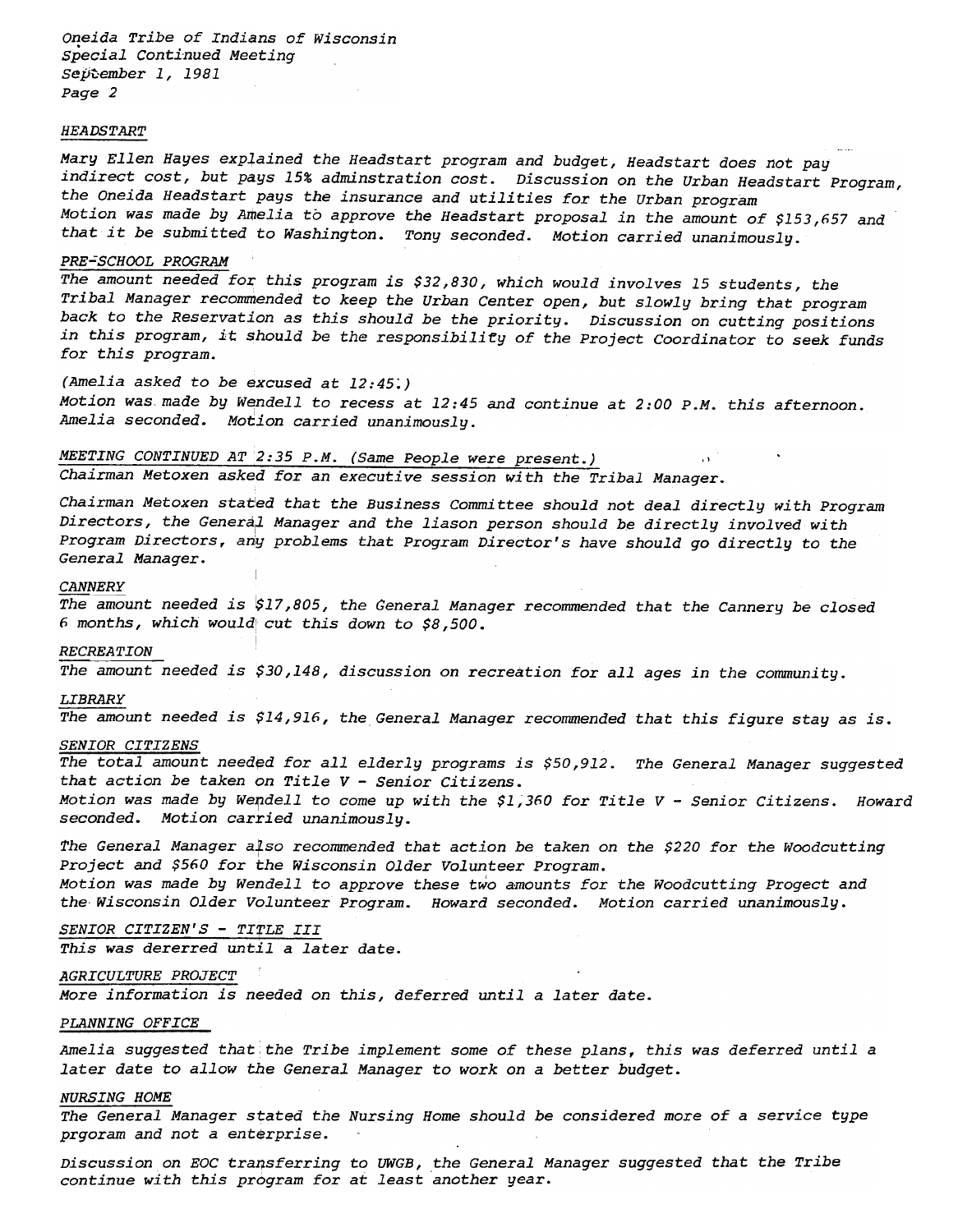Oneida Tribe of Indians of Wisconsin Continued Meeting  $9/1/81$ Page 3

The source of funds were reviewed. Dick suggested that the bank account for OTE should be at the State Bank of DePere.

Bruce King requested a special meeting on September 9, 1981 at 9:00 A.M. for budget requests for economic development.

Discussion on the resolution which was passed by the General Tribal Council on 2/14/76, concerning Business Committee members also being a program director. John Powless recommended that the Lawyers examine the resolution and give the Business Committee a recommendation as that resolution is in violation of the Tribe's constitution and By-Laws.

(Joy askes to be excused at  $4:35$ )

Motion was made by Wendell to take the payroll clerk position off the table and action be taken on it. Mark seconded. Discussion: the reason for this is the person that is in that position is a non-tribal member and we have Oneida people that are qualified. Motion carried unanimously.

Motion was made by Wendell to post the payroll clerk position, open to all Tribal members and others. No support of the motion, motion fails for lack of support. Wendell stated he will inform all the people of the action that was taken today.

Motion was made by Mark that a lateral transfer of Pat Nero be made for the payroll clerk position. Amelia seconded. Vote was 6 for with 1 opposing (Wendell). Motion carried.

Wendell requested a preliminary General Tribal Council meeting to be held the first Saturday in October.

Meeting recessed at  $5:15$  P.M. to continue at  $9:00$  A.M. on  $9/2/81$ 

## MEETING CONTINUED ON SEPTEMBER 2, 1981 at  $9:10$  A.M.

PRESENT: Chairman, Gary Metoxen; Secretary, Wanda Webster; Treasurer, Wendell McLester; Jou Ninham, Amelia Cornelius, Howard Cannon, Tony Benson, Mark Powless. ALSO PRESENT: Jerry Hill.

Jerry suggested that the Land Committee, Housing Authority and Business Committee meet one hour before the regular meeting on 9/8/81 to go over the land policy. This will be at 7:00 P. at the Health Center.

#### CHD AMENDED BUDGET

Jerry stated the budget needs to be discussed more in detail before Sept. 15, 1981, the budget was left with the Business Committe for their review and comment and another;meeting will be set up to discuss. Wendell suggested that Jerry prepare a total budget before we meet with him again.

A resolution was presented by Jerry to request the U.S. to exercise its trust responsibility to assist and join in defending the Oneida Tribe against action by Mr. Smerud by having the BIA Area Solicitor request the representation of the U.S. Attorney in this case. Motion was made by Wendell to adopt the resolution. Amelia seconded. Motion carried unanimously. -,

Jerry read a resolution for General Telephone Co. to place cables on Government Road, the amount of right-of-way damages would be \$920, at \$2.00 per rod. Motion was made by Amelia to adopt the resolution. Tony seconded. Motion carried unanimously

Jerry read another resolution for the same right-of-way damages in the amount of \$460 on Poplar Lane. It was decided that Jerry find out the specific distance and the amount of \$2.00 per rod be paid on this also.

Jerry asked if the restriction on Alan King still stands, as he is applying for another job within the Tribe. It was decided that if Mr. King would like to meet with the Council he can set up a meeting with the Secretary.